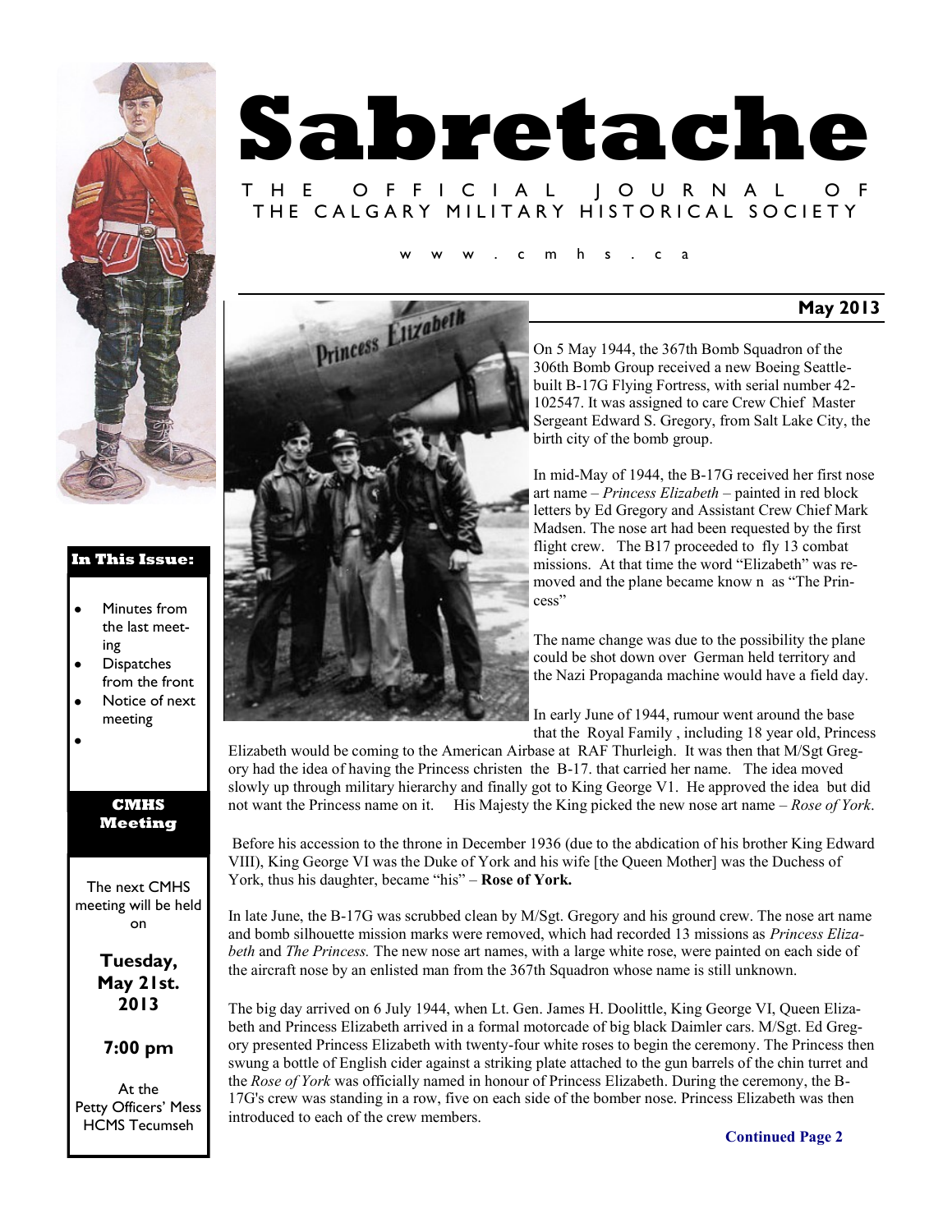## Sabretache PAGE 2 May 2013

THE OFFICIAL JOURNAL OF THE CALGARY MILITARY HISTORICAL SOCIETY

The CALGARY MILITARY HISTORICAL SOCIETY is a non-profit registered society which fosters the study of the military and the police, and the heritage of Canada, the British Empire, and the world as well as the preservation of military artifacts and records. The CMHS meets once every calendar month at:

Petty Officers' Mess HMCS Tecumseh 1820 - 24th Street SW Calgary AB T2T 0G6

All are welcome to attend OFFICERS OF THE SOCIETY

## **Notice of Next Meeting**

The next CMHS meeting will be held on

## **Tuesday, May 21, 2013 19:00 (7:00 pm)**

At the Petty Officers' Mess, HMCS Tecumseh.

Members are reminded that an offering of foodstuffs for the Legion Food Bank is considered your unofficial entrance fee to our regular scheduled meetings*.*

The unofficial agenda of this meeting will be:

- Introduction of guests, Minutes of last meeting  $\bullet$
- Correspondence, Membership report
- Treasurer's report, Old business / New business
- Break, Show & Tell

The President, David S would like to invite everyone to remain after the meeting for an informal time of fellowship.



**the flat board-like device attached to the chin turret's twin machine gun barrels which was used as a striker plate for the bottle of English cider used to christen the Fortress***.*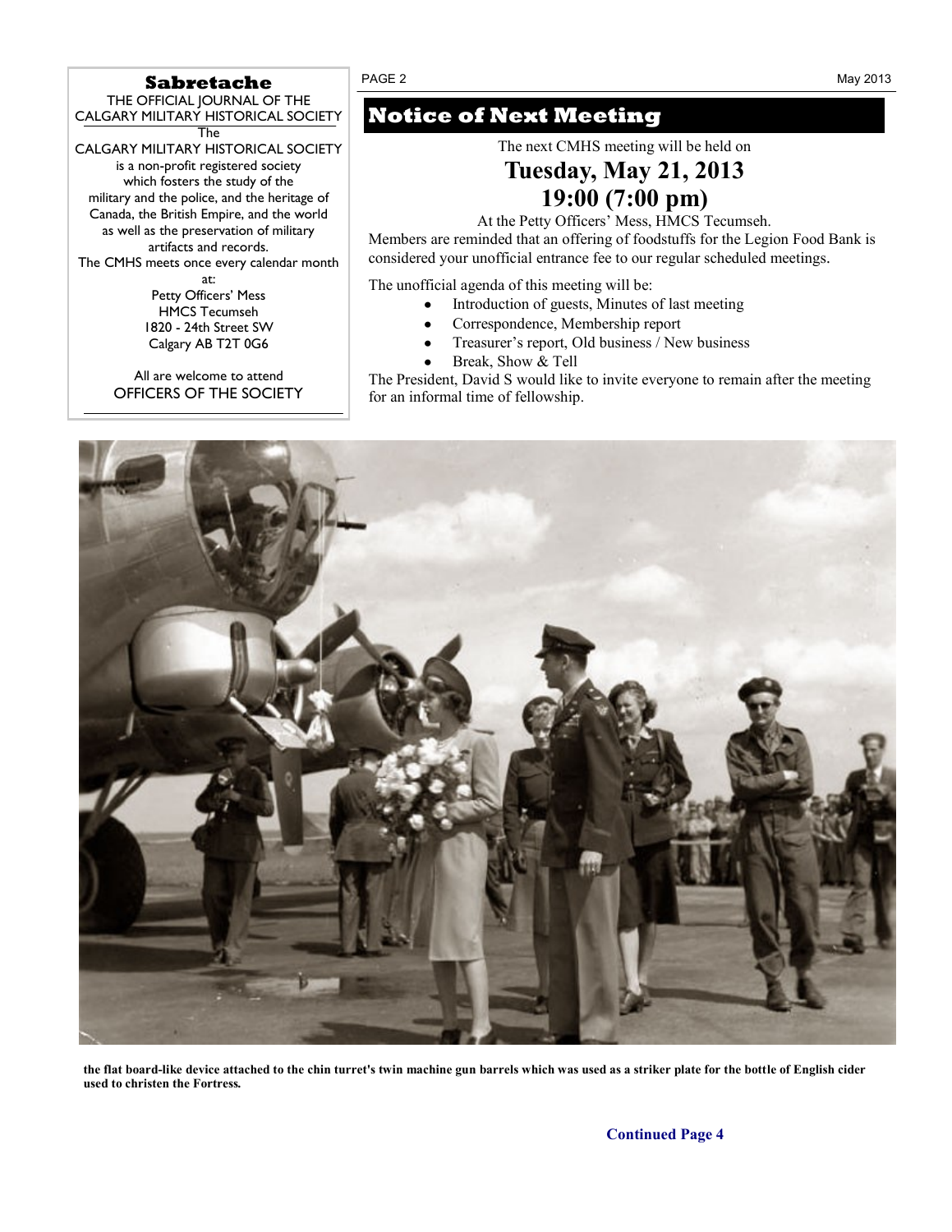### **Minutes of the last meeting**

Meeting called to order at 7;10 PM by President David S. 20 members present and no guests. President passes on condolences to Member Stuart E. on the passing of his wife. **Minutes** of last meeting approved. Motion by Mike C and Barry E. to accept. Approved **Treasures Report** given by the tall Brian H. Motion to accept report by Treasurer. Unanimous. **Membership Report** given by Brian H. 47 members **Old Business** Gun Show. Great show and congratulations to member Allan Mc. For winning "outstanding show" Allen Mc.—Frank McCall, son of WW1 Ace who was discussed at last meeting has passed away. Mike C– renewed last months discussion on Club Project. History week at City Hall and a possible display. More information will be gathered. David G- should club sponsor a show? David L– Military Museum space? Discussion of various things that the club could do. Mervin J.– reports on previous news about veteran law suit that has been settled out of court. **New Business**. President David S. - I ‗ve been spammed and I am mad. Working on problems. **Break.** Auction of book and military script donated by Member Mike C. **Show and Tell** Gary.– Storey on relative. Boer War Book of Remembrance had misnamed his relative and he has gotten it changed. James B.-Picture of Currie Barracks and soldiers. Purchased at show. Darrel K– Badges of former regiment. Newsletter available "The Glen" David L– WW2 Nazi Chaplain finds at show. Also Italian chaplain badges. Writing kit from Princess Mary Christmas gift, Plate and insignia from Afghanistan. Mike C.—Royal Humanitarian Society medal for gallantry. Sea Gallantry medal from 1851 to Joseph Taylor. Bruce –Brigade patch for battalions from 427 NATO

Martin– Book from Smithsonian. In 1963.

American Military Insignia 1800-1851

Barry E. WW1 trench art "Vimy Ridge" shell dated.

Floyd S.– New book on US Army Paratroops. Don S. Wellington Book "information on sup-

ply‖ B17 named after Princess Elizabeth.

David S.—Book Some died at Ortona.

David G. –WW1 picture surfaces twice with different headlines.

Meeting adjorned at 8:10 Motion by Floyd S. and Barry E.

> **The 18-year-old and very composed Princess Elizabeth chats with famed U.S. Army Air Force General James Doolittle at the beginning of the** *Rose of York* **christening event. Photo via 306th Bomb Group website**